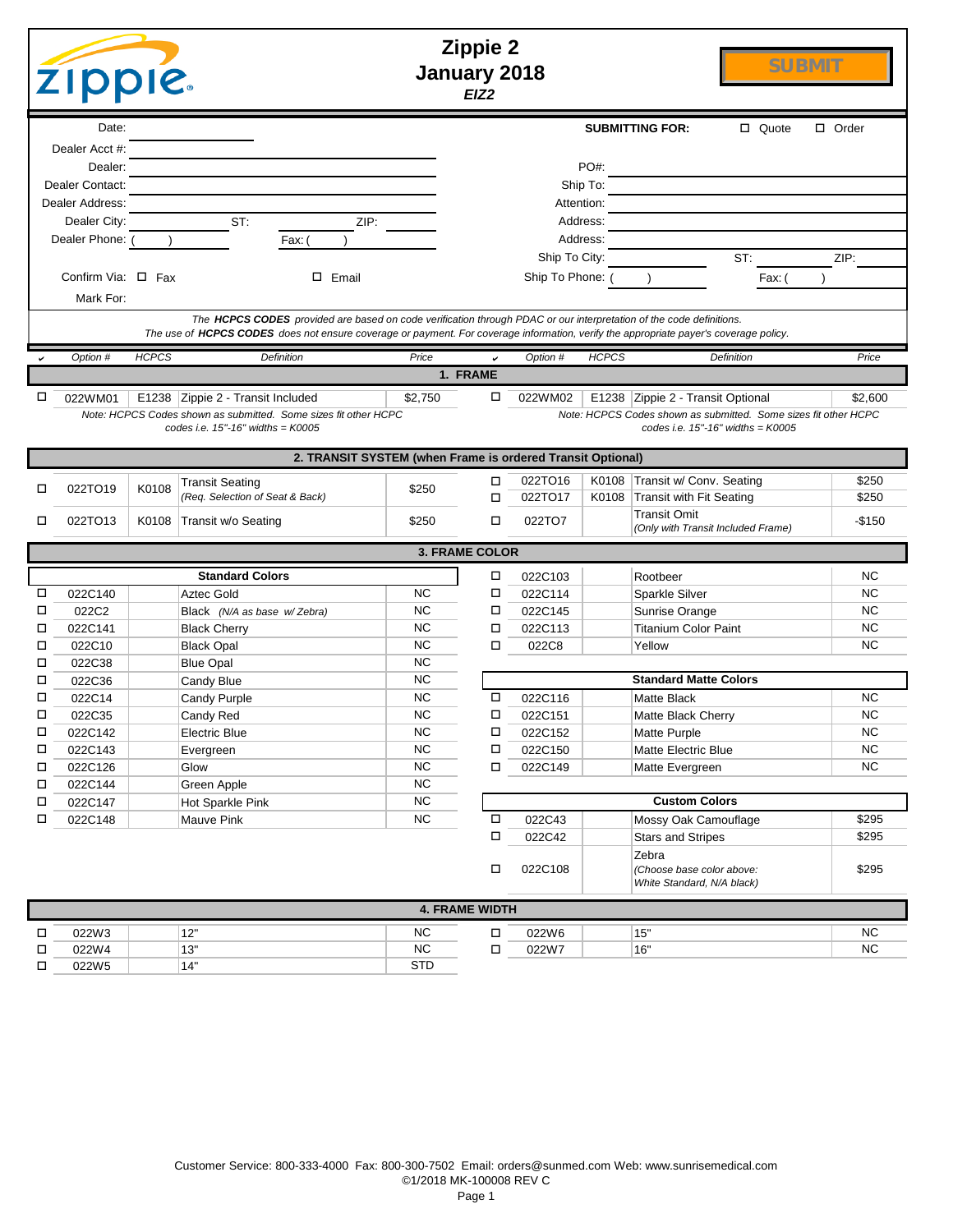|   | <b>5. FRAME DEPTH AND BACK POST LOCATION</b> |       |                              |                 |                   |                                |                                                                                         |            |  |  |  |
|---|----------------------------------------------|-------|------------------------------|-----------------|-------------------|--------------------------------|-----------------------------------------------------------------------------------------|------------|--|--|--|
| □ | 022FL1                                       |       | Kids (12" - 16")             | <b>NC</b>       | □                 | 022FL9                         | Regular (12" - 18")                                                                     | NC         |  |  |  |
| □ | 022FD3                                       |       | 12"                          | <b>NC</b>       | □                 | 022FD3                         | 12"                                                                                     | <b>NC</b>  |  |  |  |
| □ | 022FD4                                       |       | 13"                          | <b>NC</b>       | □                 | 022FD4                         | 13"                                                                                     | <b>NC</b>  |  |  |  |
| □ | 022FD5                                       |       | 14"                          | <b>STD</b>      | □                 | 022FD5                         | 14"                                                                                     | <b>STD</b> |  |  |  |
| □ | 022FD6                                       |       | 15"                          | <b>NC</b>       | □                 | 022FD6                         | 15"                                                                                     | <b>NC</b>  |  |  |  |
| □ | 022FD7                                       |       | 16"                          | <b>NC</b>       | □                 | 022FD7                         | 16"                                                                                     | <b>NC</b>  |  |  |  |
|   |                                              |       |                              |                 | □                 | 022FD8                         | 17"                                                                                     | <b>NC</b>  |  |  |  |
|   |                                              |       |                              |                 | □                 | 022FD9                         | 18"                                                                                     | <b>NC</b>  |  |  |  |
|   |                                              |       |                              |                 | <b>6. SEATING</b> |                                |                                                                                         |            |  |  |  |
|   | <b>Seats</b>                                 |       |                              |                 |                   | <b>JAY Cushions (Optional)</b> |                                                                                         |            |  |  |  |
| □ | 022ST16                                      | E2231 | Solid Seat/Back              | \$200           |                   |                                | To order any JAY cushions on-chair, please see the JAY price list. Cushion name or part |            |  |  |  |
|   | □<br>022B3                                   |       | Short (12")                  | N/C             |                   |                                | number must be filled out with desired width and depth                                  |            |  |  |  |
|   | □<br>022B7                                   |       | Medium (14")                 | N/C             |                   |                                | <b>JAY Bundled Cushion</b>                                                              |            |  |  |  |
|   | □<br>022B11                                  |       | Tall (16")                   | N/C             | о                 | 022JC20                        | Cushion Name or Part #                                                                  | Price List |  |  |  |
| □ | 022ST27                                      |       | Omit Solid Seat/Back         | <b>NC</b>       |                   |                                | Width (in.):<br>Depth (in.):                                                            |            |  |  |  |
|   |                                              |       |                              |                 |                   |                                | 7. STROLLER HANDLE BACK POSTS FOR ADAPTIVE SEATING - BACK RESTS                         |            |  |  |  |
|   |                                              |       | <b>Fixed Height</b>          |                 |                   | 厦                              | াই                                                                                      |            |  |  |  |
| □ | 022BP9                                       |       | Low (19" Ht)                 | $\overline{NC}$ |                   |                                |                                                                                         |            |  |  |  |
| □ | 022BP10                                      |       | Medium (22" Ht)              | <b>NC</b>       |                   |                                |                                                                                         |            |  |  |  |
| □ | 022BP11                                      |       | Tall (25" Ht)                | <b>NC</b>       |                   |                                | BACKREST<br>HEIGHT<br><b>BACKREST</b>                                                   |            |  |  |  |
| □ | 022BP13                                      |       | Removable Extension          | \$85            |                   |                                |                                                                                         |            |  |  |  |
| □ | 022RG1                                       |       | Folding Adjustable Rigidizer | \$175           |                   |                                |                                                                                         |            |  |  |  |

|   | <b>Height Adjustable</b>              |                               |           |  |  |  |  |  |  |  |
|---|---------------------------------------|-------------------------------|-----------|--|--|--|--|--|--|--|
|   | <b>Folding Frame with Push Handle</b> |                               |           |  |  |  |  |  |  |  |
|   | 022B180                               | <b>Std.</b> (17"-23" Height.) | NC.       |  |  |  |  |  |  |  |
|   | 022BP47                               | Swing Away Handle             | \$55      |  |  |  |  |  |  |  |
| П | 022B181                               | Tall (20"-26" Height.)        | <b>NC</b> |  |  |  |  |  |  |  |
|   | 022BP47                               | Swing Away Handle             | \$55      |  |  |  |  |  |  |  |



*Ordering JAY backs on-chair, See the JAY Price List. Requires Part #*

|         | JAY Bundled Backrest    |               |  |
|---------|-------------------------|---------------|--|
| 022JB02 | Backrest Name or Part # | Price List    |  |
|         | Width (in.):            | Height (in.): |  |

| 8. ARMRESTS |  |
|-------------|--|
|-------------|--|

|   | Armrest and Armpad - Height Adjustable |       |                                |           |  |   | Armrest - Height Adjustable |         |       |                                     |           |
|---|----------------------------------------|-------|--------------------------------|-----------|--|---|-----------------------------|---------|-------|-------------------------------------|-----------|
| п | 022AA12                                | E0973 | T-Post Regular w/ Foam         | \$265     |  | п |                             | 022AA11 | E0973 | Single-Post Height Adj. Std.        | \$285     |
| п | 022AA13                                | E0973 | T-Post Tall w/ Foam            | \$265     |  |   |                             | 022AM23 |       | Desk Classic                        | NC.       |
| □ | 022AA3                                 |       | Flip-Up                        | NC.       |  |   |                             | 022AM21 |       | Desk Contour (N/A w/ 12"-13" Depth) | <b>NC</b> |
| □ | 022AA1                                 | E0973 | Adjustable Locking Flip-Up     | \$255     |  |   |                             | 022AM24 |       | <b>Full Classic</b>                 | NC        |
| □ | 022AA7                                 | E0973 | Length Adjust. Locking Flip-Up | \$265     |  |   |                             | 022AM22 |       | Full Contour (N/A w/ 12"-13" Depth) | NC        |
| □ | 022AM23                                |       | Desk Length (10")              | NC.       |  | □ |                             | 022AA29 | E0973 | Single-Post Height Adj. Low         | \$285     |
| □ | 022AM24                                |       | Full Length (14")              | NC.       |  |   |                             | 022AM23 |       | Desk Classic                        | NC.       |
| □ | 022AM9                                 |       | Foam Short (N/A w/ T-Post)     | <b>NC</b> |  |   |                             | 022AM21 |       | Desk Contour (N/A w/ 12"-13" Depth) | NC        |
| □ | 022AM10                                |       | Foam Long (N/A w/ T-Post)      | NC        |  |   |                             | 022AM24 |       | <b>Full Classic</b>                 | NC        |
|   |                                        |       |                                |           |  |   |                             | 022AM22 |       | Full Contour (N/A w/ 12"-13" Depth) | <b>NC</b> |

| Armrest Receiver for Height Adjustable Armrest |                             |     |  |  |  |  |  |  |  |
|------------------------------------------------|-----------------------------|-----|--|--|--|--|--|--|--|
| 022AR17                                        | Low (N/A w/20" rear wheels) | NC. |  |  |  |  |  |  |  |
| 022AR18                                        | Std                         | NC. |  |  |  |  |  |  |  |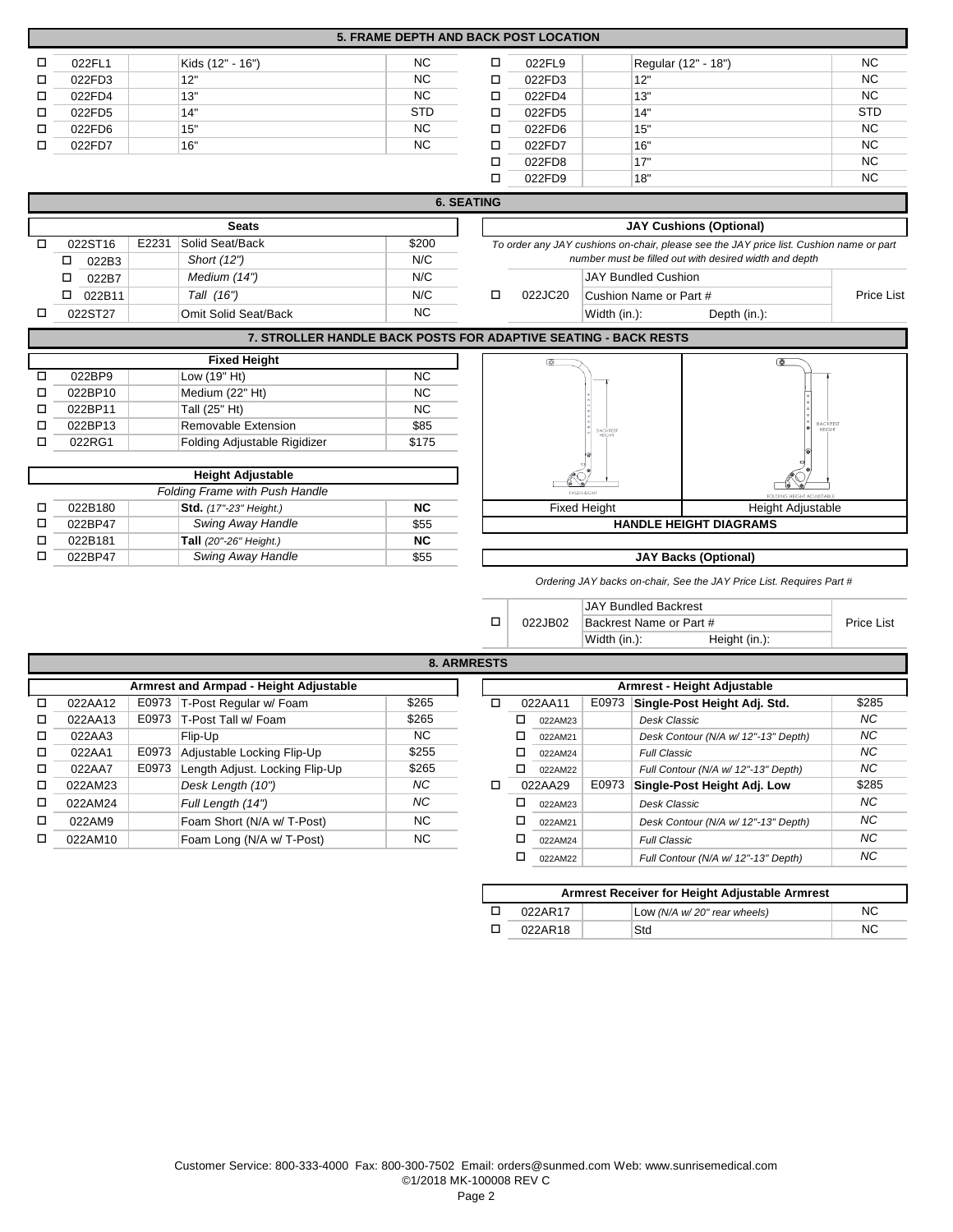|                                 |                                                             |                      |                                 |                                                                    |                                  | 8. ARMRESTS (Cont.)            |                        |                                |                                                                |            |  |
|---------------------------------|-------------------------------------------------------------|----------------------|---------------------------------|--------------------------------------------------------------------|----------------------------------|--------------------------------|------------------------|--------------------------------|----------------------------------------------------------------|------------|--|
|                                 |                                                             |                      |                                 |                                                                    | <b>CLASSIC PAD</b>               |                                |                        |                                |                                                                |            |  |
|                                 | Armrest                                                     | <b>Transfer Tube</b> | Receiver                        |                                                                    |                                  |                                | Pad Length (L)         |                                |                                                                |            |  |
|                                 | Size                                                        | Length (D)           |                                 | Height Range (H)                                                   |                                  | Desk                           | Full                   |                                |                                                                |            |  |
|                                 | <b>STD</b>                                                  | 8"                   | <b>STD</b>                      | 10-/4" to 15-3/4"                                                  |                                  |                                |                        |                                |                                                                |            |  |
|                                 |                                                             |                      | LOW                             | 8-3/4" to 13-3/4"                                                  |                                  | $10 - 1/4"$                    | 14"                    |                                |                                                                |            |  |
|                                 | LOW                                                         | $5 - 1/4"$           | <b>STD</b>                      | 9" to 13"                                                          |                                  |                                |                        |                                |                                                                |            |  |
|                                 |                                                             |                      | LOW                             | 7-1/4" to 11-1/4"                                                  |                                  |                                |                        |                                |                                                                |            |  |
|                                 |                                                             |                      |                                 |                                                                    |                                  |                                |                        |                                |                                                                |            |  |
|                                 | Armrest                                                     | <b>Transfer Tube</b> |                                 |                                                                    | <b>CONTOUR PAD</b>               |                                |                        |                                |                                                                |            |  |
|                                 | Size                                                        | Length (D)           | Receiver                        | Height Range (H)                                                   |                                  | Desk                           | Pad Length (L)<br>Full |                                |                                                                |            |  |
|                                 |                                                             |                      | <b>STD</b>                      | 10" to 15"                                                         |                                  |                                |                        |                                |                                                                |            |  |
|                                 | <b>STD</b>                                                  | 8"                   | LOW                             | 8-1/4" to 12-1/2"                                                  |                                  |                                |                        |                                |                                                                |            |  |
|                                 |                                                             |                      | <b>STD</b>                      | 8-1/2" to 12-1/2"                                                  |                                  | $10 - 1/2"$                    | $14 - 1/4"$            |                                | - D                                                            |            |  |
|                                 | LOW                                                         | $5 - 1/4"$           | LOW                             | 6-3/4" to 10-3/4"                                                  |                                  |                                |                        |                                |                                                                |            |  |
|                                 |                                                             |                      |                                 |                                                                    |                                  | Armrest Matrix for Single Post |                        |                                |                                                                |            |  |
|                                 | 9. FOOTRESTS                                                |                      |                                 |                                                                    |                                  |                                |                        |                                |                                                                |            |  |
|                                 | Hanger Mounted Footrest (Footplates Mount to Hanger Tubing) |                      |                                 |                                                                    |                                  |                                |                        |                                | <b>Footplate</b>                                               |            |  |
|                                 | <b>Hanger Type</b>                                          |                      |                                 |                                                                    |                                  |                                |                        |                                | Composite                                                      |            |  |
| □                               | 022H89                                                      |                      | 70° Swing In/Out Front Mount    |                                                                    | NC                               | $\Box$                         | 022F1                  | E0951                          | (N/A In 10", 11" or 12" width)                                 | <b>STD</b> |  |
| о                               | 022H90                                                      |                      | 80° Swing In/Out Front Mount    |                                                                    | NC                               |                                |                        |                                | Aluminum Angle Adjustable                                      |            |  |
| □                               | 022H91                                                      |                      | 90° Swing In/Out Front Mount    |                                                                    | NC                               | П                              | 022F3                  | K0040                          |                                                                | \$185      |  |
| $\Box$                          | 022H9                                                       |                      | 70° HD Front Mount Lift-Off     |                                                                    | <b>NC</b>                        |                                |                        |                                | Kids Angle Adjustable                                          |            |  |
| $\Box$                          | 022H10                                                      |                      | 80° HD Front Mount Lift-Off     |                                                                    | <b>NC</b>                        | □                              | 022F4                  | K0040                          | (N/A w/ 17"-18" width)                                         | \$185      |  |
| о                               | 022H11                                                      |                      | 90° HD Front Mount Lift-Off     |                                                                    | <b>NC</b>                        |                                |                        |                                | Aluminum (Only available with elevating                        |            |  |
| $\Box$                          | 022H14                                                      |                      | E0990 90° Elevating             |                                                                    | \$295                            | П                              | 022F5                  |                                | leg rests 14"-18")                                             | <b>NC</b>  |  |
|                                 |                                                             |                      |                                 | Extensions (may interfere with some seat heights & casters)        |                                  |                                |                        |                                | Platform Flip-Up                                               |            |  |
| □                               | 022E23                                                      |                      | 2" (not mounted)                |                                                                    | \$55                             | □                              | 022F48                 | K0040                          | (Available on $60^\circ$ , $70^\circ$ , and $80^\circ$ ext.    | \$190      |  |
| □                               | 022E24                                                      |                      | 4" (not mounted)                |                                                                    | \$55                             |                                |                        |                                | mount hangers only)                                            |            |  |
|                                 |                                                             |                      | Footplate                       |                                                                    |                                  | о                              | 022F271                | K0040                          | Composite Angle Adj.<br>$(16" - 22"w)$                         | \$150      |  |
|                                 |                                                             | K0040                | Kids Angle Adjustable           |                                                                    |                                  |                                |                        |                                |                                                                |            |  |
| П                               | 022F9                                                       |                      | (N/A w/ 17"-18" widths)         |                                                                    | \$185                            |                                |                        | <b>Footrest Hanger Options</b> |                                                                |            |  |
| □                               | 022F8                                                       | K0040                | Adult Angle Adj.                |                                                                    | \$185                            | о                              | 022IG2                 |                                | Neoprene Covers (Avail. on 60°/                                | \$85       |  |
| (Available with 10"-18" widths) |                                                             |                      |                                 |                                                                    | 70°/80° ext. mount hangers only) |                                |                        |                                |                                                                |            |  |
| о                               | 022F62                                                      |                      | Footboard                       |                                                                    |                                  | □                              | 022A54                 | K0038                          | Extra Single Leg Strap                                         | \$30       |  |
|                                 |                                                             | K0040                | (Available with 10"-16" widths) |                                                                    | \$150                            | о                              | 022A110                | E0952                          | Toe Loop (Only avail. w/ adult angle<br>adjustable footplates) | \$40       |  |
|                                 |                                                             |                      |                                 | <b>Ext. Tube Mounted Footrests (Footplates Mount to Ext. Tube)</b> |                                  | п                              | <b>N22HI1</b>          | $F\cap$ Q51                    | Hool Loone                                                     | ፍ30        |  |

|   |                                                            |       | Ext. Tube Mounted Footrests (Footplates Mount to Ext. Tube)             | □          | 022HL1 | E0951  | <b>Heel Loops</b> |                |
|---|------------------------------------------------------------|-------|-------------------------------------------------------------------------|------------|--------|--------|-------------------|----------------|
|   |                                                            |       | <b>Hanger Type</b>                                                      |            | □      | 022H32 |                   | Omit Hanger    |
| п | 022H85                                                     |       | 60° Swing In/Out                                                        | NC.        | □      | 022F7  |                   | Omit Footplate |
| п | 022H86                                                     |       | 70° Swing In/Out                                                        | <b>STD</b> | □      | 022HL4 |                   | Omit Heel Loop |
| п | 80° Swing In/Out<br>022H116<br>(N/A with 6" or 8" Casters) |       | <b>STD</b>                                                              | H          | 022HL6 |        | Omit Single Leg   |                |
| п | 022H24                                                     | K0053 | Articulating<br>(N/A w/ 12"-13" composite footplate)                    | \$350      |        |        |                   |                |
| п | 022H14                                                     | E0990 | Elevating (N/A w/ composite or platform<br>footplates or $<$ 16" width) | \$295      |        |        |                   |                |
|   |                                                            |       | <b>Extensions</b>                                                       |            |        |        |                   |                |
| □ | 022E1                                                      |       | Short (11.5" - 14")                                                     | NC.        |        |        |                   |                |
| п | 022E2                                                      |       | Med (14" - 17") (N/A w/ ELR)                                            | NC.        |        |        |                   |                |
| □ | 022E5                                                      |       | Long (17" - 19")                                                        | NC.        |        |        |                   |                |
| □ | 022E16                                                     |       | <b>High Mount</b>                                                       | \$55       |        |        |                   |                |

| ن ت ۱۰     |   | <b>Footrest Hanger Options</b> |                                                                         |                                                       |           |  |  |  |  |  |  |
|------------|---|--------------------------------|-------------------------------------------------------------------------|-------------------------------------------------------|-----------|--|--|--|--|--|--|
| \$185      | п | 022IG2                         |                                                                         | Neoprene Covers (Avail. on 60°/                       | \$85      |  |  |  |  |  |  |
|            |   |                                |                                                                         | 70 $^{\circ}$ /80 $^{\circ}$ ext. mount hangers only) |           |  |  |  |  |  |  |
| \$150      | п | 022A54<br>K0038                |                                                                         | Extra Single Leg Strap                                | \$30      |  |  |  |  |  |  |
|            | п | 022A110                        | Toe Loop (Only avail. w/ adult angle<br>E0952<br>adjustable footplates) |                                                       | \$40      |  |  |  |  |  |  |
|            | ◻ | 022HL1                         | E0951                                                                   | Heel Loops                                            | \$30      |  |  |  |  |  |  |
|            | ◻ | 022H32                         |                                                                         | Omit Hanger                                           | $-$15$    |  |  |  |  |  |  |
| <b>NC</b>  | □ | 022F7                          |                                                                         | Omit Footplate & Ext. Tube                            | $-$15$    |  |  |  |  |  |  |
| <b>STD</b> | ◻ | 022HL4                         |                                                                         | Omit Heel Loop                                        | NC.       |  |  |  |  |  |  |
| STD        | ◻ | 022HL6                         |                                                                         | Omit Single Leg Strap                                 | <b>NC</b> |  |  |  |  |  |  |
|            |   |                                |                                                                         |                                                       |           |  |  |  |  |  |  |

Page 3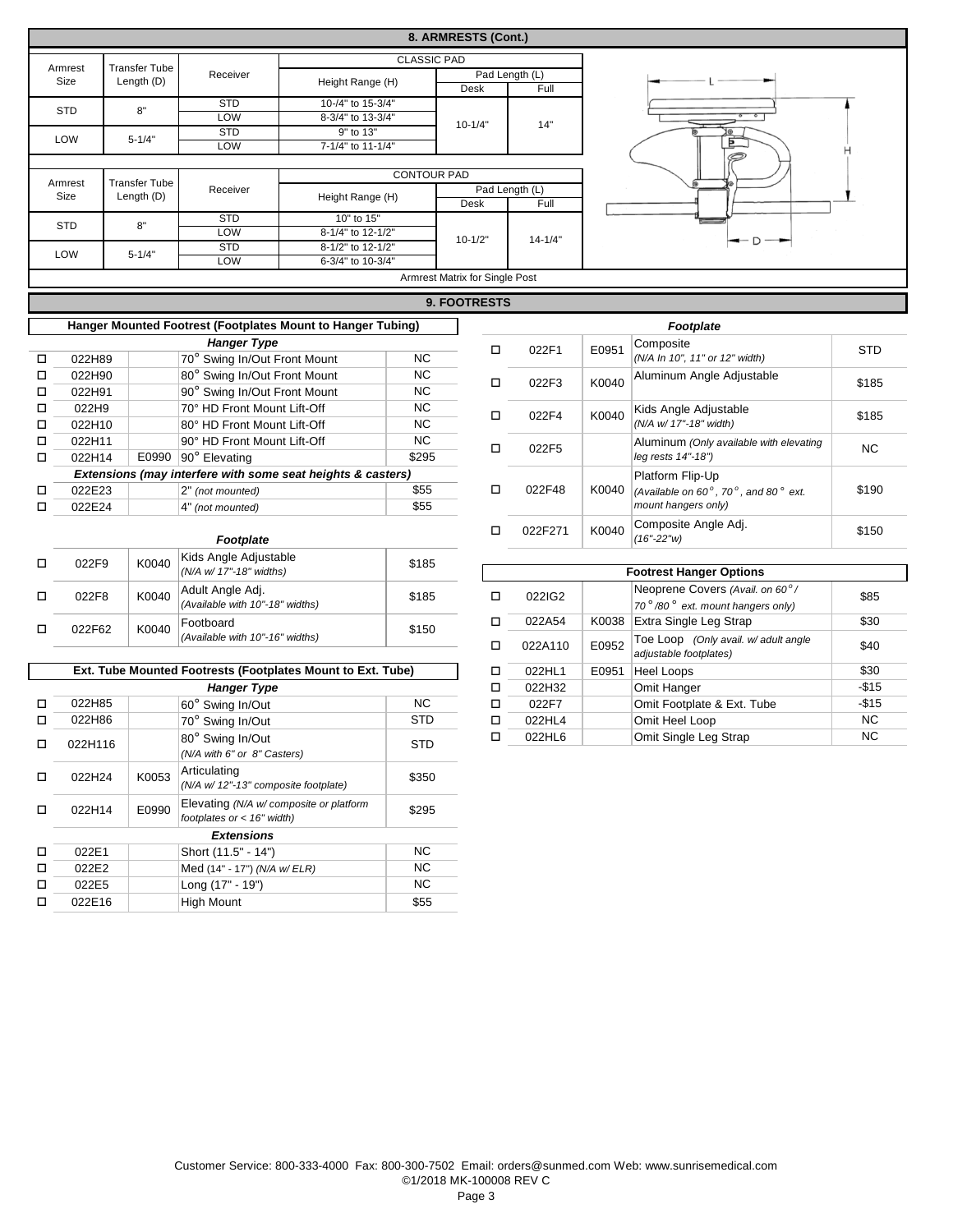|                     |         |                |                                                                       | <b>10. CASTERS</b> |        |  |  |  |  |  |
|---------------------|---------|----------------|-----------------------------------------------------------------------|--------------------|--------|--|--|--|--|--|
| <b>Caster Wheel</b> |         |                |                                                                       |                    |        |  |  |  |  |  |
| п                   | 022CW30 |                | 3" Micro Light Up                                                     | \$65               | Rear \ |  |  |  |  |  |
| п                   | 022CW31 |                | 4" Micro Light Up                                                     | \$70               | Si:    |  |  |  |  |  |
| п                   | 022CW3  |                | 4" Polyurethane                                                       | <b>NC</b>          | 12     |  |  |  |  |  |
| п                   | 022CW51 |                | 5" Micro Light Up                                                     | \$85               |        |  |  |  |  |  |
| п                   | 022CW5  |                | 5" Low-Profile Polyurethane                                           | <b>STD</b>         | 12     |  |  |  |  |  |
| п                   | 022CW7  | E2219          | 5" x 1.5" Semi-Pneumatic                                              | \$85               | Low    |  |  |  |  |  |
| п                   | 022CW33 | E2214<br>E2215 | 6" Pneumatic                                                          | \$75               | 16     |  |  |  |  |  |
| п                   | 022CW34 |                | 6" Polyurethane                                                       | <b>NC</b>          |        |  |  |  |  |  |
| п                   | 022CW35 | E2219          | 6" x 1.5" Semi-Pneumatic                                              | \$85               |        |  |  |  |  |  |
| □                   | 022CW21 | E2214<br>E2215 | 8" Pneumatic (N/A w/ 90° Hangers or kids<br>frame length)             | \$85               | 18     |  |  |  |  |  |
| □                   | 022CW32 |                | 8" Polyurethane (N/A w/90° Hangers or<br>kids frame length)           | <b>NC</b>          |        |  |  |  |  |  |
| п                   | 022CW39 | E2219          | 8" x 1.5" Semi-Pneumatic (N/A w/90°<br>Hangers or kids frame length)  | \$85               |        |  |  |  |  |  |
| п                   | 022CW36 | E2214<br>E2215 | 8" x 2" Pneumatic (N/A w/90° Hangers<br>or kids frame length)         | \$145              | 2(     |  |  |  |  |  |
| п                   | 022CW37 | E2214<br>K0108 | 8" x 2" Pneumatic Inserts (N/A w/90°<br>Hangers or kids frame length) | \$225              |        |  |  |  |  |  |

| <b>Caster Options</b> |       |                                                        |       |  |  |  |  |  |  |
|-----------------------|-------|--------------------------------------------------------|-------|--|--|--|--|--|--|
| 022CS5                |       | 3/4" Longer Fork Stem Bolt                             | NC.   |  |  |  |  |  |  |
| 022CS9                |       | 1-1/2" Longer Fork Stem Bolt                           | NC.   |  |  |  |  |  |  |
| 022CS3                | K0073 | Caster Pin Locks (N/A with 8" x 2" or<br>Transit Opt.) | \$195 |  |  |  |  |  |  |
| 022CW38               |       | Omit Caster, Wheels & Tires                            | NC.   |  |  |  |  |  |  |

| Rear Wheel |       |       |       | Front Seat to Floor Height Guide (Reference Only)<br><b>CASTER SIZE</b> |       |         |  |
|------------|-------|-------|-------|-------------------------------------------------------------------------|-------|---------|--|
| Size       | 3"    | 4"    | 5"    | 6"                                                                      | 8"x1" | 8"x1.5" |  |
|            | 16.5" | 16.5" | 16.5" | 16.5"                                                                   |       |         |  |
| 12"        | 17.0" | 17.0" | 17.0" | 17.0"                                                                   | N/A   | N/A     |  |
| 12"        | 15.5" | 15.5" | 15.5" | 15.5"                                                                   |       |         |  |
| Low Poly   | 16.0" | 16.0" | 16.0" | 16.0"                                                                   | N/A   | N/A     |  |
| 16"        | 15.5" | 15.5" | 15.5" | 15.5"                                                                   | N/A   | N/A     |  |
|            | 16.0" | 16.0" | 16.0" | 16.0"                                                                   |       |         |  |
|            | 15.0" | 15.0" | 15.0" | N/A                                                                     |       |         |  |
|            | 15.5" | 15.5" | 15.5" |                                                                         |       |         |  |
| 18"        | 16.0" | 16.0" | 16.0" | 16.0"                                                                   | N/A   | N/A     |  |
|            | 16.5" | 16.5" | 16.5" | 16.5"                                                                   |       |         |  |
|            | 17.0" | 17.0" | 17.0" | 17.0"                                                                   |       |         |  |
|            | 15.0" | 15.0" | 15.0" |                                                                         |       |         |  |
|            | 15.5" | 15.5" | 15.5" | N/A                                                                     |       | N/A     |  |
|            | 16.0" | 16.0" | 16.0" | 16.0"                                                                   |       |         |  |
|            | 16.5" | 16.5" | 16.5" | 16.5"                                                                   | N/A   |         |  |
| 20"        | 17.0" | 17.0" | 17.0" | 17.0"                                                                   |       |         |  |
|            | 17.5" | 17.5" | 17.5" | 17.5"                                                                   |       | 17.5"   |  |
|            | 18.0" | 18.0" | 18.0" | 18.0"                                                                   | 18.0" | 18.0"   |  |
|            | 18.5" | 18.5" | 18.5" | 18.5"                                                                   | 18.5" | 18.5"   |  |
|            | 15.5" | 15.5" | 15.5" | N/A                                                                     |       | N/A     |  |
|            | 16.0" | 16.0" | 16.0" | 16.0"                                                                   |       |         |  |
|            | 16.5" | 16.5" | 16.5" | 16.5"                                                                   | N/A   |         |  |
|            | 17.0" | 17.0" | 17.0" | 17.0"                                                                   |       |         |  |
| 22"        | 17.5" | 17.5" | 17.5" | 17.5"                                                                   |       | 17.5"   |  |
|            | 18.0" | 18.0" | 18.0" | 18.0"                                                                   | 18.0" | 18.0"   |  |
|            | 18.5" | 18.5" | 18.5" | 18.5"                                                                   | 18.5" | 18.5"   |  |
|            | 19.0" | 19.0" | 19.0" | 19.0"                                                                   | 19.0" | 19.0"   |  |
|            | 16.0" | 16.0" | 16.0" | 16.0"                                                                   |       |         |  |
|            | 16.5" | 16.5" | 16.5" | 16.5"                                                                   |       | N/A     |  |
|            | 17.0" | 17.0" | 17.0" | 17.0"                                                                   | N/A   |         |  |
|            | 17.5" | 17.5" | 17.5" | 17.5"                                                                   |       | 17.5"   |  |
| 24"        | 18.0" | 18.0" | 18.0" | 18.0"                                                                   | 18.0" | 18.0"   |  |
|            | 18.5" | 18.5" | 18.5" | 18.5"                                                                   | 18.5" | 18.5"   |  |
|            | 19.0" | 19.0" | 19.0" | 19.0"                                                                   | 19.0" | 19.0"   |  |
|            |       | 19.5" | 19.5" | 19.5"                                                                   | 19.5" | 19.5"   |  |
|            | N/A   | N/A   | 20.0" | 20.0"                                                                   | 20.0" | 20.0"   |  |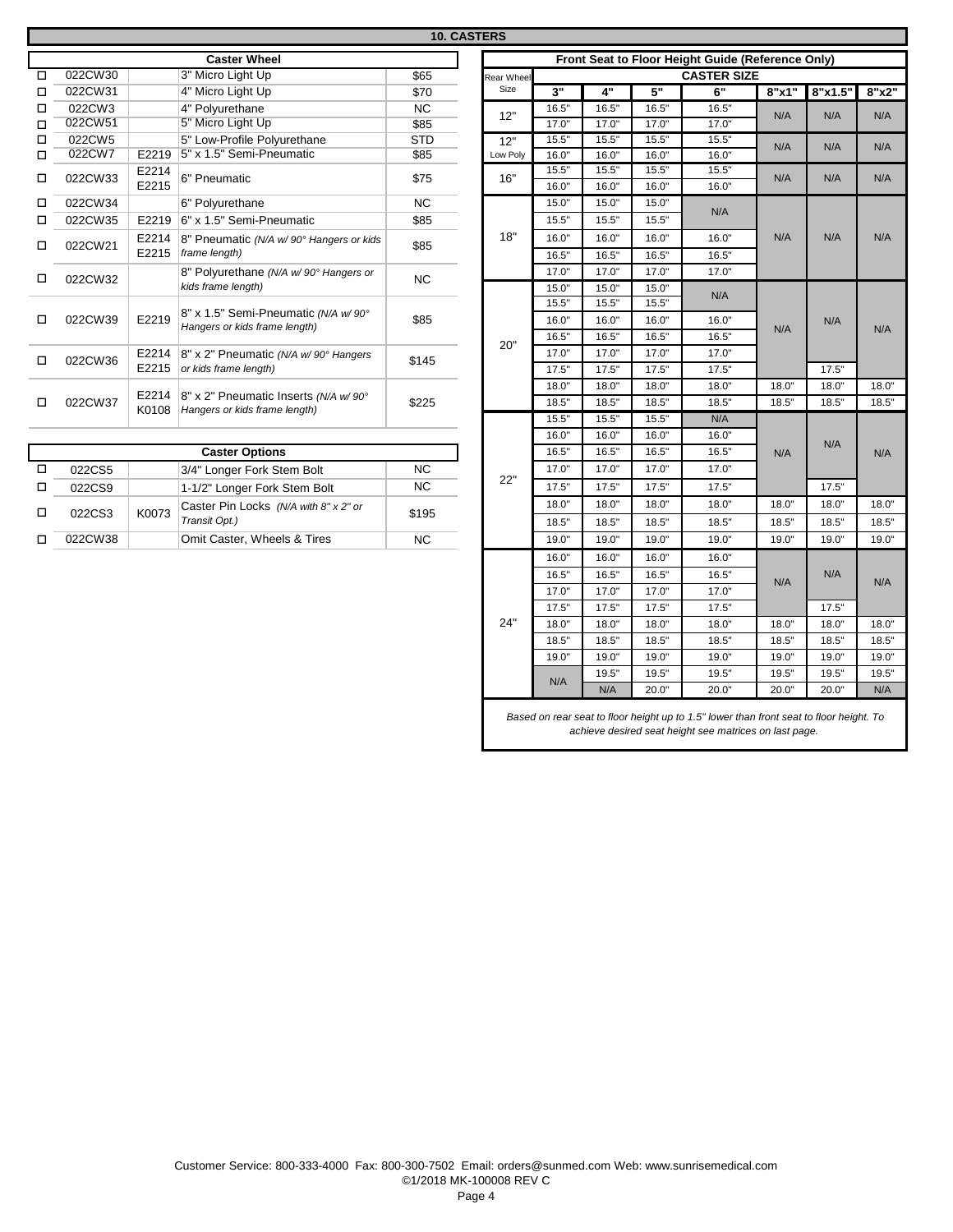## **11. AXLES AND WHEELS**

| <b>Axle Plate</b> |         |                      |                                                         |           |   |                                |  | <b>Handrim</b>                                  |
|-------------------|---------|----------------------|---------------------------------------------------------|-----------|---|--------------------------------|--|-------------------------------------------------|
| $\Box$            | 022AL2  |                      | Standard                                                | NC.       | □ | 022HR1                         |  | Aluminum Anodized                               |
| □                 | 022AL81 | E0959                | Amputee                                                 | \$175     | ◻ | 022HR4                         |  | <b>Plastic Coated</b>                           |
| п                 | 022AL16 | E0958                | One Arm Drive<br>(Available with 13"-16" widths only)   | \$850     | ◻ | 022HR7                         |  | Omit<br>(N/A with wheel/axle credit)            |
|                   |         |                      | (N/A w/ amputee axle plate, 12", 16" or 18"<br>wheels.) |           |   |                                |  | <b>Projections (N/A on Plastic Co</b>           |
| $\Box$            | 022OA2  |                      | <b>Standard Handrim</b>                                 | NC.       |   | Only available with 24" wheels |  |                                                 |
| □                 | 022HM1  |                      | Right                                                   | NC.       | ◻ | 022HR8                         |  | 8 Oblique                                       |
| □                 | 022HM2  |                      | Left                                                    | NC.       |   |                                |  |                                                 |
| □                 | 022OA1  | <b>Small Handrim</b> |                                                         |           |   |                                |  | <b>Hub Lock</b>                                 |
|                   |         |                      | (N/A w/20" rear wheels)                                 | <b>NC</b> |   |                                |  |                                                 |
| □                 | 022HM1  |                      | <b>Right</b>                                            | NC.       |   |                                |  | *Only available with 12" or 16" wheels. N/A wit |
| п                 | 022HM2  |                      | Left                                                    | NC.       | п | 022LK01                        |  | 12" Hub Lock                                    |
|                   |         |                      |                                                         |           | П | 022LK02                        |  | 16" Hub Lock                                    |
|                   |         |                      | . .                                                     |           |   |                                |  |                                                 |

| Axle |         |                                                     |       |  |  |  |
|------|---------|-----------------------------------------------------|-------|--|--|--|
|      | 022AX1  | Quick Release                                       | ΝC    |  |  |  |
|      | 022AX11 | <b>Quad Quick Release</b><br>(N/A with Lite Spokes) | \$125 |  |  |  |

| <b>Rear Wheel Size</b> |         |                                |      |  |  |  |
|------------------------|---------|--------------------------------|------|--|--|--|
|                        | 022RW48 | 12" Mag<br>(N/A with handrims) | \$40 |  |  |  |
|                        | 022RW14 | 16" Mag<br>(N/A with handrims) | NC.  |  |  |  |

|   |         | <b>Rear Wheel Size - Cont</b> |            |   |        |       |                       |
|---|---------|-------------------------------|------------|---|--------|-------|-----------------------|
| □ | 022RW3  | 20" Mag                       | NC.        |   |        |       | Extension             |
| □ | 022RW8  | 22" Mag                       | <b>STD</b> | п | 022EH1 | E0961 | 6" Pair               |
| □ | 022RW1  | 24" Mag                       | NC.        |   |        |       |                       |
| п | 022RW12 | 18" Spoke                     | \$100      |   |        |       | Anti-T                |
| □ | 022RW74 | 20" Lite Spoke                | NC.        | □ | 022AO1 | E0971 | <b>Front Anti-Tip</b> |
| □ | 022RW75 | 22" Lite Spoke                | NC.        |   |        |       | (N/A with caster      |
| □ | 022RW54 | 24" Lite Spoke                | \$100      | п | 022AT1 | E0971 | Rear Anti-Tip         |
| п | 022RW25 | Omit Rear Wheel & Axle        | $-$ \$55   |   |        |       |                       |
|   |         |                               |            |   |        |       |                       |

| <b>Rear Wheel Tire</b> |        |                            |                                                                                  |           |  |  |  |
|------------------------|--------|----------------------------|----------------------------------------------------------------------------------|-----------|--|--|--|
|                        | 022RT1 |                            | Pneumatic                                                                        | <b>NC</b> |  |  |  |
|                        | 022RT2 | E2211<br>E2213             | <b>Pneumatic Airless Insert</b>                                                  | \$80      |  |  |  |
|                        | 022RT3 |                            | <b>Full Polyurethane</b><br>(N/A w/ 12", 16", and 18" rear wheels)               | <b>NC</b> |  |  |  |
|                        | 022RT4 |                            | Low Polyurethane<br>(Only available with 12" and 24" wheels)                     | <b>NC</b> |  |  |  |
|                        | 022RT6 | E2211<br>F <sub>2212</sub> | High Pressure Clincher<br>(Avail. with 24" spoke wheels, N/A with mag<br>wheels) | \$95      |  |  |  |

| Back Pack (Kids Backpack included) |       |                                |      |  |  |  |
|------------------------------------|-------|--------------------------------|------|--|--|--|
|                                    | N22A1 | Utility Backpack - Black       | \$65 |  |  |  |
|                                    | N22A2 | Additional Kids Black Backpack | \$60 |  |  |  |

| <b>Seat Pouch</b>    |                       |       |                                |       |  |  |
|----------------------|-----------------------|-------|--------------------------------|-------|--|--|
| п                    | 022A8<br><b>Black</b> |       | \$50                           |       |  |  |
|                      |                       |       |                                |       |  |  |
| <b>Miscellaneous</b> |                       |       |                                |       |  |  |
| п                    | 022A82                |       | Caddy                          | \$50  |  |  |
|                      | 022A83                |       | <b>Tool Kit</b>                | \$45  |  |  |
| п                    | 022A49                | E2207 | Crutch Holder-Assm. Fold Chair | \$195 |  |  |

| - - - - - - - - - |                                      |      |
|-------------------|--------------------------------------|------|
|                   | <b>Handrim</b>                       |      |
| 022HR1            | Aluminum Anodized                    | NC.  |
| 022HR4            | <b>Plastic Coated</b>                | \$95 |
| 022HR7            | Omit<br>(N/A with wheel/axle credit) | NC.  |

| Projections (N/A on Plastic Coated) |        |                                |       |  |  |  |
|-------------------------------------|--------|--------------------------------|-------|--|--|--|
|                                     |        | Only available with 24" wheels |       |  |  |  |
|                                     | 022HR8 | 8 Obliaue                      | \$325 |  |  |  |
|                                     |        |                                |       |  |  |  |

## **Hub Lock**

*\*Only available with 12" or 16" wheels. N/A with One Arm Drive.*

16" Hub Lock \$100

\$100

|   |         | <b>Wheel Lock</b>                                                                 |           |
|---|---------|-----------------------------------------------------------------------------------|-----------|
|   |         | N/A with Hub Lock                                                                 |           |
| п | 022WL1  | High Mount Push<br>(N/A w/ kids frame and 24" rear wheels)                        | <b>NC</b> |
| п | 022WL2  | High Mount Pull<br>(N/A w/ kids frame and 24" rear wheels)                        | <b>NC</b> |
| п | 022WL25 | Foot Lock<br>(May limit folding width & N/A w/24" rear<br>wheels and kids frame.) | <b>NC</b> |
| п | 022WL10 | Omit                                                                              | <b>NC</b> |

| 022FH1   | E0961 | 6" Pair                                                       | \$75  |  |  |  |  |
|----------|-------|---------------------------------------------------------------|-------|--|--|--|--|
|          |       |                                                               |       |  |  |  |  |
| Anti-Tip |       |                                                               |       |  |  |  |  |
| 022AO1   | E0971 | Front Anti-Tip<br>(N/A with caster pin locks or transit opt.) | \$150 |  |  |  |  |
| 022AT1   | E0971 | Rear Anti-Tip                                                 | \$140 |  |  |  |  |

| <b>12. ACCESSORIES</b> |   |                                                        |       |              |       |  |  |  |  |  |
|------------------------|---|--------------------------------------------------------|-------|--------------|-------|--|--|--|--|--|
|                        |   | <b>Spoke Guard</b>                                     |       |              |       |  |  |  |  |  |
| \$65                   |   | (N/A with 12", 16" and 18" rear wheels or projections) |       |              |       |  |  |  |  |  |
| \$60                   | п | 022A23                                                 | K0065 | <b>Black</b> | \$115 |  |  |  |  |  |
|                        | п | 022A303                                                | K0065 | Clear Zippie | \$115 |  |  |  |  |  |

| <b>Upper Extremity Support Tray</b> |        |       |                                         |       |  |  |  |  |
|-------------------------------------|--------|-------|-----------------------------------------|-------|--|--|--|--|
|                                     | 022A29 | E0950 | X-Small (Suggested 10"-12" chair width) | \$255 |  |  |  |  |
|                                     | 022A30 | E0950 | Small (Suggested 13"-14" chair width)   | \$255 |  |  |  |  |
|                                     | 022A31 | E0950 | Medium (Suggested 15"-17" chair width)  | \$255 |  |  |  |  |
|                                     | 022A32 | E0950 | Large (Suggested 18"-20" chair width)   | \$255 |  |  |  |  |

Page 5